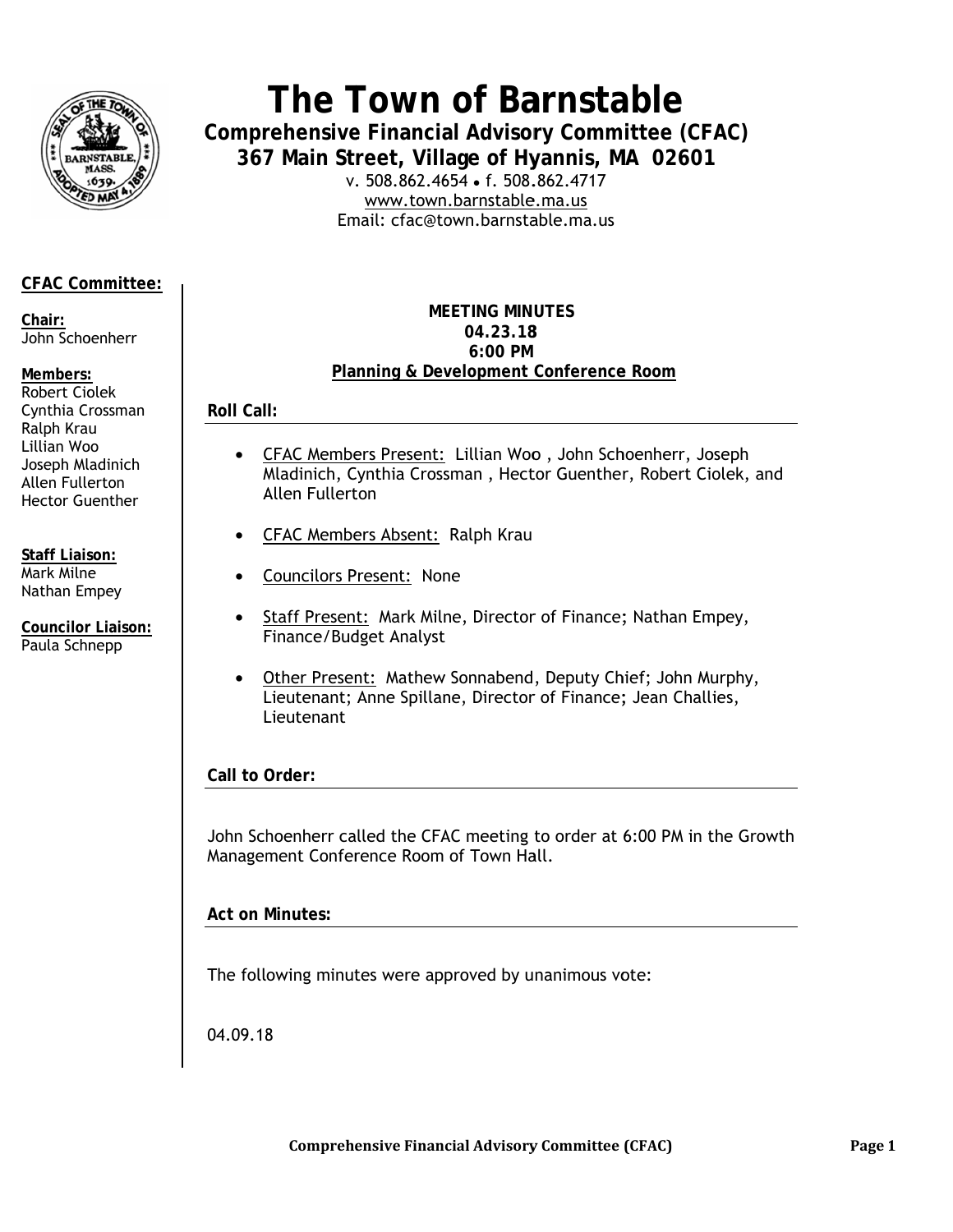John S. asked what is being done about the shooting range? Mark M. responded Public Works is working out of an existing appropriated budget. John S. asked is the shooting range in use? Mark M. responded not currently.

Anne S. summarized the Police Departments FY19 budget noting that it is a \$14 million budget, and that personnel costs are \$13 million or roughly 98% of the entire budget. The FY19 budget is for 144.75 full-time equivalent employees.

Matt S. noted the first budget request is for the purchase of 8 patrol vehicles. This is an increase of 2 additional vehicles over fiscal 2018. Matt S. noted the ages of the vehicles are catching up to us. John S. asked what is the useful life of the vehicles? Matt S. responded about 2 to 3 years. Hector G. asked what is the mileage on the vehicles? Matt S. responded over 100,000, but the deterioration is mostly in the engine running long hours. Matt S. noted the cost per vehicle could be \$45,000, but \$39,000 as a bare car. The significant cost is for upgrades to the vehicle. In addition, the ford manufacture has gone to two models, limiting the availability of car options. Lillian W. commented that fuel costs are going up in the budget? Mark M. responded Barnstable County goes through a bidding process, and fuel prices are anticipated to increase. Cynthia C. asked how many vehicles does the Police Department have? Matt S. responded 44 vehicles.

Jean C. noted the next request is for training. This Police Department request will provide training as well as create instructors within the department. Training areas include narcotics, so that the department can setup a training venue. The next is training on technology to support and maintain our virtual network as well as training on cellphone usage research. Hector G. asked how much is the training budget? Jean C. responded the request is for \$83,000, but receiving \$36,000. Cynthia C. asked how does the training cost compare to last year? Jean C. responded similar.

Bob C. asked do you expect any change in the staffing levels at the Police Department? Jean C. responded we anticipate it staying the same. Bob C. asked what about trends in overtime? Matt S. responded most of the overtime is a result of court and training. Matt S. also noted unusual events could skew overtime costs. Anne S. responded we monitor overtime on a daily basis and that this year's request only accounts for the cost of living. John M. noted that a simple event such as a person not pleading guilty in court could cause reoccurring visits to court. Mark M. responded that the Police Department is also subject to minimum staffing requirements, and that the department has many vacancies. John M. noted in the 80's we hired large classes of officers, which we are now seeing retirements. Bob C. asked do you have a new class onboard this year? John M. responded we are in the process. John S. asked do you see scheduled retirements at the same rate? Matt S. responded you could retire after 20 years, so it is hard to predict. In addition, depending on when they are hired, they may have to wait until they are 65.

Jean C. noted the Police Department has 9 vacancies to fill and anticipates 10 by the end of the budget process. The current budget request for recruitment and equipment costs is for 5 new officers to attend a police academy. Jean C. noted this process can be slowed down by the state, and that we try to hire at the same time the state is conducting these police academies. Matt S. noted the costs could be high because each hired officer has to go through a series of exams such as, medical, physical, and psychological. Cynthia C. asked what is the per person cost through the hiring process? Matt S. responded it costs \$3,800 for medical exam, \$750 physical and \$13,000 for academy uniform and gear bag for all 5 officers. Paula S. asked is the equipment recycled? Matt S. responded we can for some equipment, but a lot of the equipment is for the life of the officer.

The next request is for the Seasonal Community Service Officers (CSO). John M. noted in 2018 we had 6 officers and were able to expand the number of officers with a grant. John M. noted these officers are the eyes and ears of the Police Department, and that a lot of the CSO's want to become police officers. This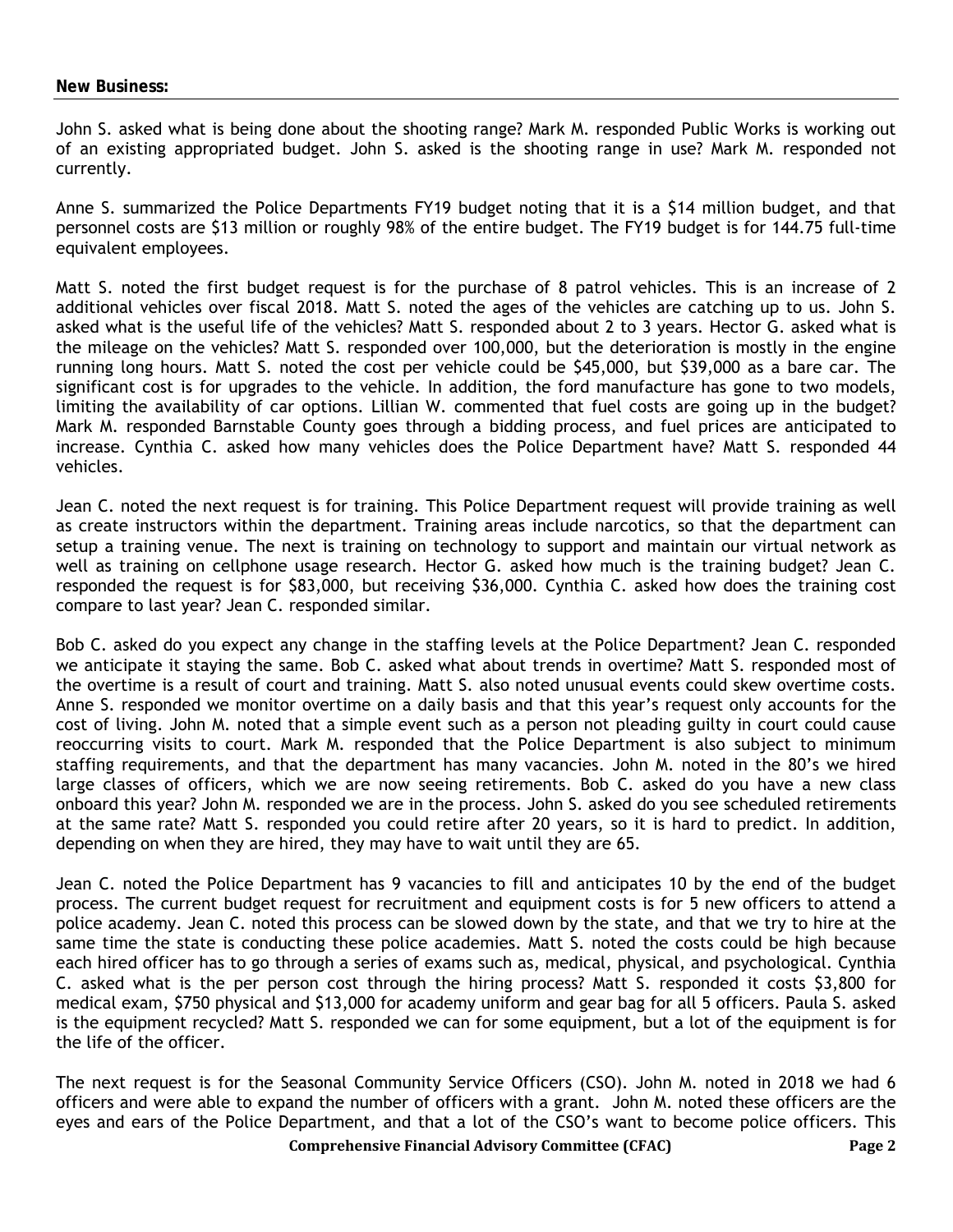budget request is to maintain the staffing levels at 10 officers because the grant is no longer available. Bob C. commented that applying for grants is that they die out, so not always a reason to continue a program just because the grant runs out, but these things need to be looked at on a case-by-case basis. Hector G. asked how much do the officers cost on an hourly basis? Jean C. responded it costs \$17/hr. John S. asked how do you measure the impact the CSO program is having? John M. responded not sure how to quantify it, but we have noticed a drop in call volume because of CSO presence acting as a deterrent to the homeless population. Matt S. noted we do keep track of CSO activities through phone calls and locations. Allen F. asked what are their hours? Jean C. responded they have staggered hours. Matt S. also noted we do not have CSO shifts after dark.

John M. noted the request for a detailed tracking system would be more efficient at monitoring pay and assigning detail.

Jean C. the dispatcher request is in collaboration with the Hyannis Fire District. This request will hire 3 civilian dispatchers. Jean C. noted this collaboration would improve services and make the process more efficient. Bob C. asked are other districts interested? Matt S. responded there is interest, but I think they are waiting to see how our process will go. John S. asked what are the efficiencies? Matt S. responded there are cost savings to use civilian dispatchers versus patrol officers. This is because it is easier to pick from a small pool of civilian dispatchers than tracking police officers and coordinating mandatory training. John M. commented the dispatch center has changed dramatically, and that this process will hire people who want to be at the dispatch center. Mark M. noted the Hyannis Fire District would reimburse us the full cost and benefits for the 3 dispatchers.

Matt S. noted the overtime budget request is for contractual cost increases across all divisions. Hector G. asked do you quantify overtime year-over-year? Matt S. responded yes, we break it down into different categories such as sick time, dispatch center, and court appearances.

John S. asked is retention at the Police Department an issue? Matt S. responded not really. John M. noted that the State Police are our number one competitors.

Allen F. asked what the impact would be from legalizing marijuana? Matt S. responded we are waiting to see what happens; laws are changing, but anxious to see the impact on industries. There is going to be trial period. Mark M. noted from a human resource perspective it will be treated just like alcohol at the work place.

John S. asked has the closing of the shooting range affected the Police Department? Matt S. responded yes, we are using facilities at Bourne, which limits our usage. Matt S. also noted we have to pay reimbursement fees to use the facility as well as compete with other police departments. Jean C. noted we are trying to reopen the shooting range. Mark M. responded Public Works is out there doing remediation.

#### **Old Business:**

John S. noted we need to start preparing the committee's FY19 Operating Budget Report to Town Council. Mark M. noted this report is due to Town Council on May  $17<sup>th</sup>$ . Lillian W. agreed to aggregate the committee's suggestions into a report.

The committee agreed to meet Thursday in the Procurement Conference room at 8am to start reviewing the operating budget.

Mark M. noted that on page 3 of the FY19 Operating Budget Summary provided at the last meeting shows the budget changes. Mark M. noted the bulk of the changes are nondiscretionary, and that it is a maintenance budget. The biggest change to the budget is the Hyannis Fire District dispatchers, which we will receive a revenue to offset it.